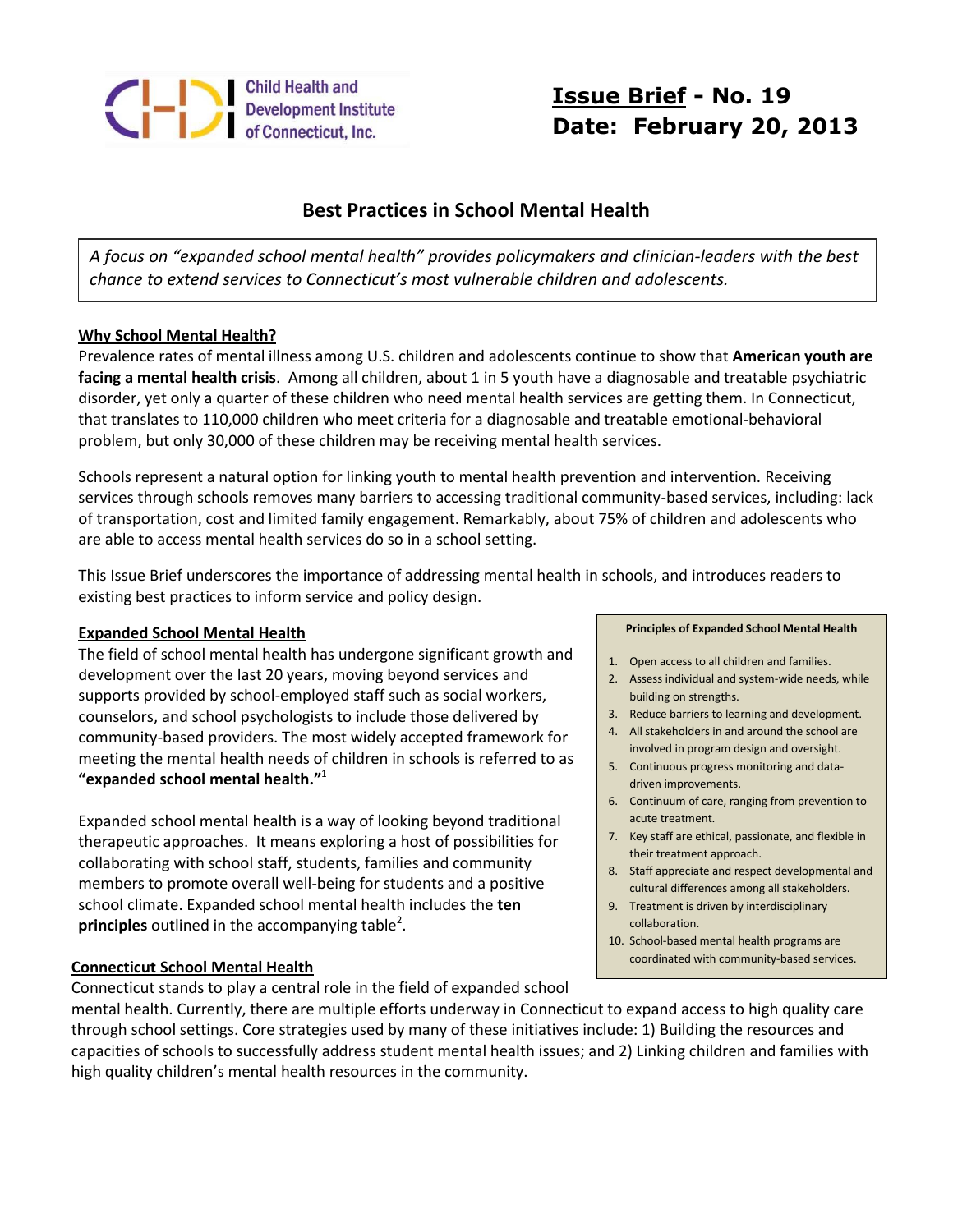## *Enhancing School-Based Resources*

- *School-Based Health Centers (SBHC).* SBHCs have been shown to improve school climate, reduce the stigma of mental illness, and boost academic outcomes among students who utilize their services. Connecticut has 71 SBHCs, ranking fourth among all states in terms of SBHCs per 1,000 K-12 students. Approximately 75-80% of services provided in SBHCs are for mental health issues. SBHCs provided mental health services to 5,337 students (40,828 visits) in the 2008 school year and services have continued to expand since that time. Additionally, SBHCs are known to reduce Medicaid costs associated with emergency room use and hospitalization. *Based on the number of mental health visits to SBHCs in the school year ending 2008, Connecticut likely saved about \$1.4 million in Medicaid expenses.*
- *Positive Behavior Intervention and Supports (PBIS).* PBIS is a school-wide model for choosing and integrating  $\bullet$ research-based methods to provide the best academic and behavioral outcomes for all students. PBIS uses a three-tiered model to put in place strategies to prevent academic and behavioral difficulties for all students, including those at risk of developing problems or with high levels of need.
- *Community-based Wraparound Initiatives.* Initiatives such as Community Schools, CommPACT Schools, and  $\bullet$ Coordinated School Health (CSH) systems are designed to incorporate Wraparound values and principles into the school setting whereby individualized plans are developed that incorporate community services and informal supports.
- $\bullet$ *Training and building the capacity of school mental health staff.* School psychologists, counselors, social workers, guidance staff, special education teachers, nurses and support staff work closely with children in school settings who have mental health needs. Many efforts are underway to train school staff to identify, intervene and refer children with mental health needs in school settings. One example is the statewide effort of CHDI in collaboration with the State Department of Education to train school nurses and support staff in identifying, understanding and referring children who may be suffering from traumatic stress reactions.

## *Linking School and Community Resources*

- *School-linked Services and Supports.* Many schools across Connecticut have formal and informal relationships with community-based mental health providers including EMPS Crisis Intervention Service teams to provide services in schools, community-based settings and homes. These linkages are at times formalized with a Memoranda of Understanding and also rely on relationships between school staff and local mental health provider organizations.
- *Juvenile Justice Reform Efforts.* The **Connecticut School-Based Diversion Initiative (SBDI**) helps schools  $\bullet$ revise disciplinary policies and practices to divert youth from in-school arrest and other exclusionary discipline (e.g., out-of-school suspension, expulsion) and connect them to community mental health services.

### Recommendations

A review of the Connecticut-based programs listed above demonstrates that we are well on our way to develop the key elements of an "expanded school mental health" system. We encourage policymakers to build on these elements by implementing the following recommendations:

- 1. **Expand school-based supports to provide professional development and consultation on behavioral health issues to classroom teachers, support staff, and school administrators.** Teachers and school staff need tools they can use in the classroom to better manage children with mental health needs as well as resources to link families to in the community. This can build upon the successful Early Childhood Consultation Partnership for early care and education programs to provide classroom consultation and support to teachers to help address mental health needs of students.
- **2. Increase access to mental health services by expanding the number of School-Based Health Centers.**  Adding more SBHCs will help reduce barriers to care, improve interdisciplinary collaboration, and broaden the continuum of care in schools. It is vital that SBHCs have the necessary expertise and training to address the mental health needs of children in schools.